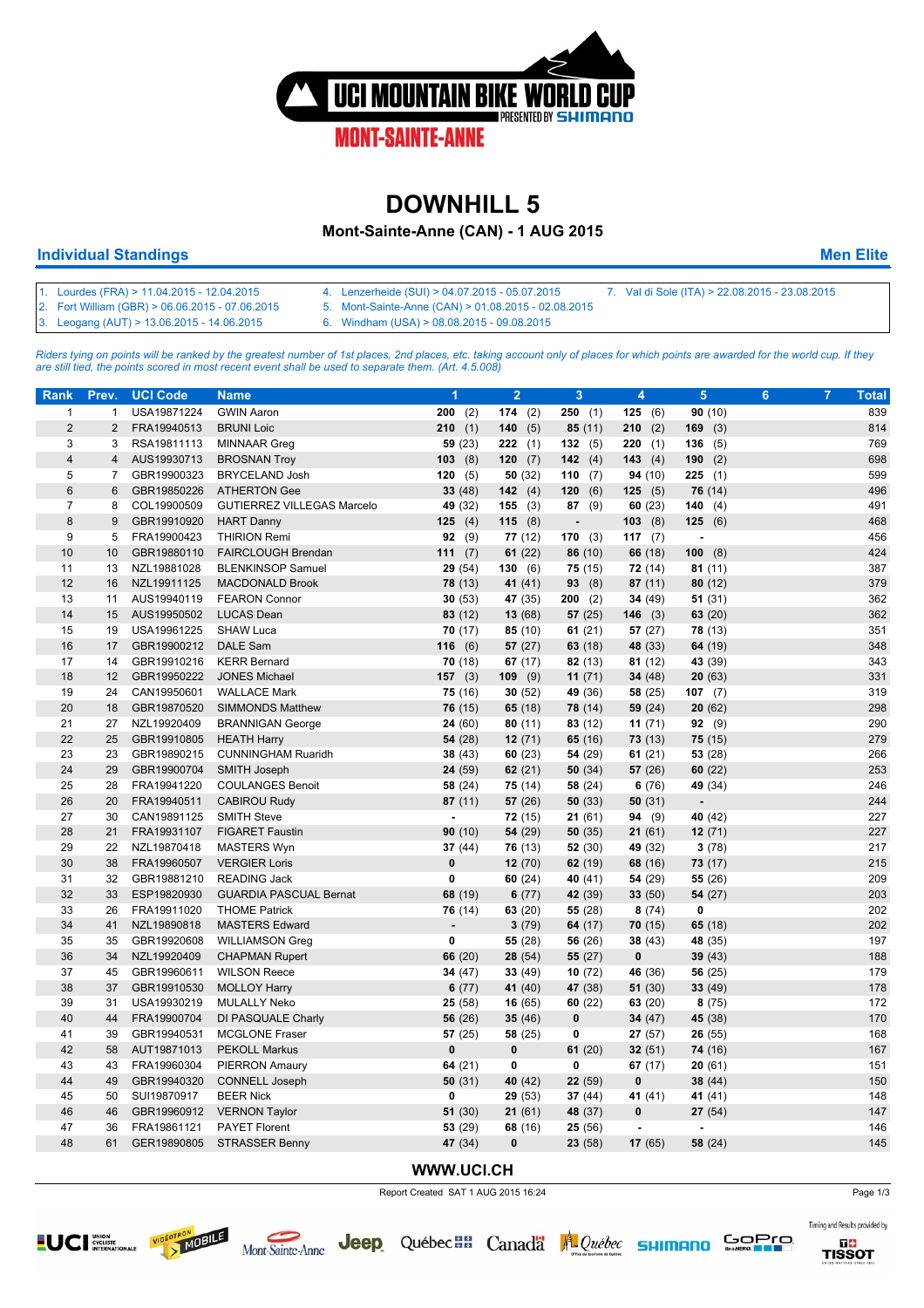

# **DOWNHILL 5**

**Mont-Sainte-Anne (CAN) - 1 AUG 2015**

#### **Individual Standings Men Elite**

**Rank Prev. UCI Code Name 1 2 3 4 5 6 7 Total** 57 ESP19951202 SUAREZ ALONSO Angel **0 2** (80) **33** (48) **65** (19) **42** (40) 142 59 FRA19940521 CAUVIN Guillaume **31** (51) **0 0 60** (22) **51** (30) 142 40 GBR19881019 BRAYTON Adam **14** (71) **52** (30) **27** (54) **47** (35) **-** 140 62 NOR19931017 LEIVSSON Isak **0 0 41** (40) **44** (38) **52** (29) 137 51 AUT19940601 TRUMMER David **7** (76) **33** (48) **29** (52) **37** (44) **31** (51) 137 42 AUT19921127 GRUBER Manuel **42** (39) **39** (43) **52** (31) **0 -** 133 48 FRA19950720 FAYOLLE Alexandre **60** (22) **32** (50) **0 25** (59) **10** (73) 127 65 FRA19930808 PIERRON Baptiste **9** (74) **0 30** (51) **35** (46) **50** (32) 124 47 GBR19930927 BUCHANAN Lewis **30** (52) **48** (34) **12** (70) **29** (55) **-** 119 68 GBR19950111 ATWILL Phil **27** (56) **43** (38) **0 0 47** (36) 117 64 ESP19881222 CARBALLO GONZALEZ Edgar **16** (68) **42** (39) **19** (63) **0 30** (52) 107 69 AUS19831121 HANNAH Michael **46** (35) **23** (59) **- - 37** (45) 106 60 FRA19961115 ESTAQUE Thomas **55** (27) **7** (76) **26** (55) **0 16** (67) 104 52 FRA19841030 RUFFIN Thibaut **0 8** (75) **59** (23) **36** (45) **0** 103 53 SUI19921204 WEBER Lutz **48** (33) **0 0 55** (28) **-** 103 54 SUI19950821 NIEDERBERGER Noel **- 26** (56) **32** (49) **45** (37) **0** 103 70 ITA19951209 COLOMBO Francesco **22** (62) **31** (51) **0 16** (66) **34** (48) 103 55 FRA19961009 LEVESQUE Dylan **45** (36) **- 13** (69) **43** (39) **-** 101 56 ESP19940319 JORBA PRATS Guillem **23** (61) **19** (62) **17** (65) **42** (40) **0** 101 74 GBR19930604 STUTTARD Mathew **- 34** (47) **31** (50) **0 35** (47) 100 84 NZL19900324 WALKER Matthew **- 44** (37) **0 0 49** (33) 93 72 GBR19920622 GALLAGHER Kenta **- 0 20** (62) **48** (34) **18** (65) 86 88 USA19951208 COMETTI Luca **- - - 39** (42) **46** (37) 85 105 AUS19850721 HILL Samuel **- - - 23** (60) **61** (21) 84 76 FRA19860206 GEORGES Pierre Charles **8** (75) **1** (81) **39** (42) **13** (69) **23** (58) 84 63 CZE19960816 LEBL Martin **- - 51** (32) **30** (54) **-** 81 79 ITA19950904 VERNASSA Gianluca **35** (46) **17** (64) **0 0 22** (59) 74 66 ESP19900103 FERREIRO PAJUELO Antonio **39** (42) **0 34** (47) **- -** 73 67 GBR19960703 GRAHAM Innes **- 64** (19) **7** (75) **0 -** 71 81 GBR19950311 GANNICOTT George **0 18** (63) **0 28** (56) **25** (56) 71 71 GBR19850916 LAMB Fergus **19** (65) **49** (33) **- - -** 68 73 RSA19840805 NEETHLING Andrew **15** (70) **51** (31) **0 0 -** 66 126 GER19880304 FISCHBACH Johannes **5** (78) **0 0 - 59** (23) 64 75 GBR19930506 WILLIAMSON Jay **21** (63) **24** (58) **0 19** (63) **-** 64 77 NOR19931022 SANDVIKEN Lars Vatnebryn **41** (40) **- 0 18** (64) **-** 59 78 SLO19821104 VAUH Miran **44** (37) **0 14** (68) **0 -** 58 80 GER19910721 JAUCH Jasper **43** (38) **0 5** (77) **0 -** 48 98 CAN19940124 RIESCO Forrest **18** (66) **11** (72) **0 0 19** (64) 48 82 GBR19840925 BEAUMONT Marc **- 45** (36) **- - -** 45 83 FRA19880416 PAULHAN Romain **0 - 38** (43) **7** (75) **0** 45 85 FRA19940805 PONS Melvin **25** (57) **0 16** (66) **- -** 41 86 POR19870616 POMBO Emanuel **40** (41) **0 0 - -** 40 87 ESP19960425 JORBA PRATS Ferran **0 5** (78) **35** (46) **0 0** 40 89 CAN19901126 MCDOWALL Kirk **- 38** (44) **- - 0** 38 90 GBR19880420 CATHRO Ben **- 37** (45) **- - -** 37 91 SUI19941222 CHAPUIS Maxime **36** (45) **0 0 0 0** 36 92 AUT19900121 TETZLAFF Boris **0 - 36** (45) **- -** 36 USA19910412 AIELLO Kevin **- - - - 36** (46) 36 93 POR19910116 PARDAL Francisco **32** (49) **- - - -** 32 SLO19910117 PANDUR Ziga **0 0 0 0 32** (50) 32 94 BEL19950328 PAZDZIORKO Gregoire **0 - 6** (76) **26** (58) **-** 32 95 FRA19920927 CHANUDET Quentin **31** (50) **0 0 0 0** 31 96 USA19900619 JACKSON Eliot **0 - - 31** (52) **0** 31 97 POL19930501 LUKASIK Slawomir **- - 0 31** (53) **-** 31

### **WWW.UCI.CH**



**LUCI CYCLISTE VIDÉOTRON**<br>
NOBILE



Jeep Québec B Canada A Québec SHIMANO



GoPro